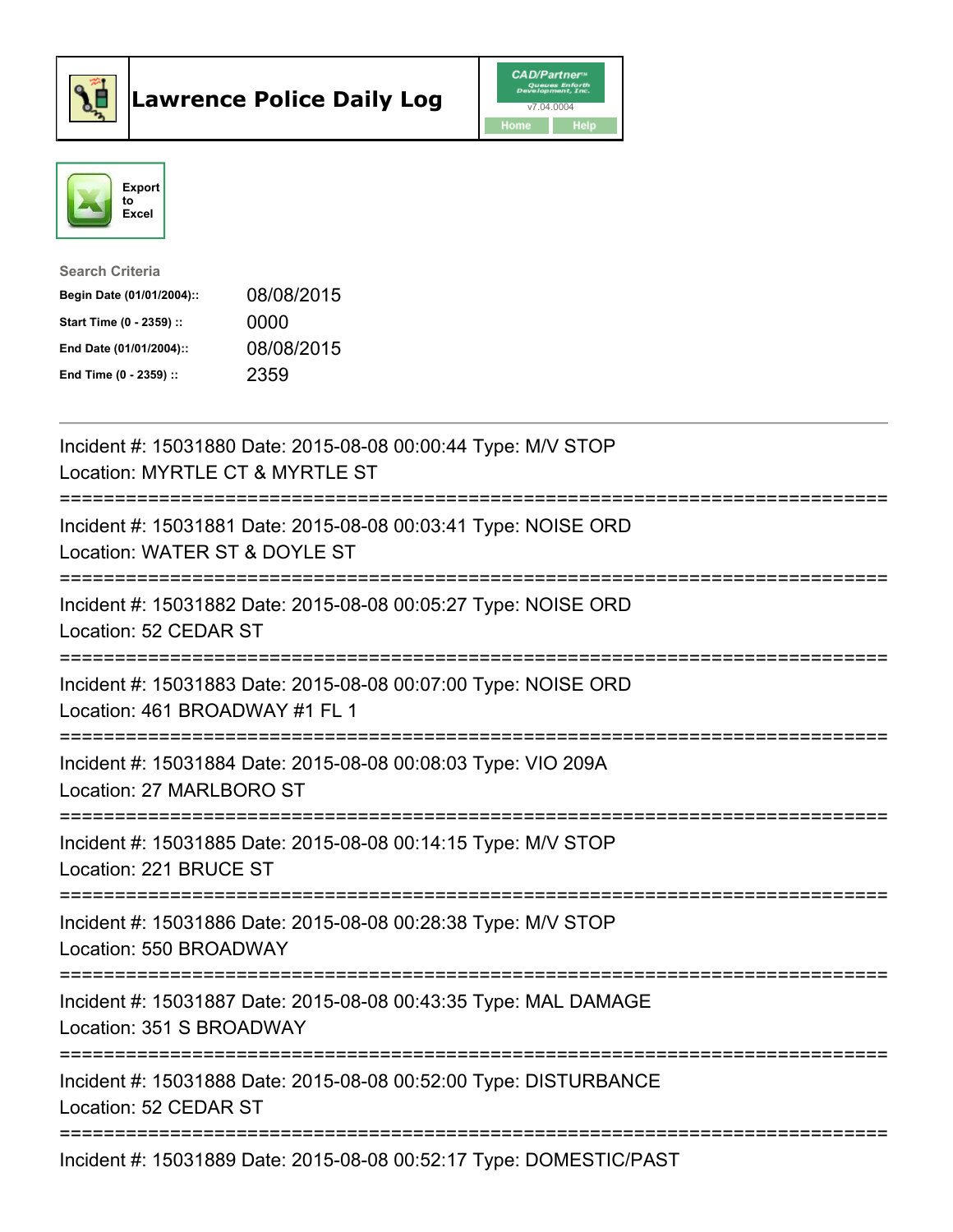Location: 47 TRENTON ST

| :==============================<br>=============================                                                                   |
|------------------------------------------------------------------------------------------------------------------------------------|
| Incident #: 15031890 Date: 2015-08-08 00:57:28 Type: NOISE ORD<br>Location: 9 BUNKERHILL ST<br>=================================== |
| Incident #: 15031891 Date: 2015-08-08 00:58:31 Type: NOISE ORD<br>Location: 32 CAMELLA TEOLI WY                                    |
| Incident #: 15031892 Date: 2015-08-08 01:20:08 Type: M/V STOP<br>Location: HAMPSHIRE ST & HAVERHILL ST                             |
| Incident #: 15031893 Date: 2015-08-08 01:33:10 Type: NOISE ORD<br><b>Location: POPLAR ST</b>                                       |
| Incident #: 15031894 Date: 2015-08-08 01:36:07 Type: DOMESTIC/PROG<br>Location: 245 BAILEY ST FL 2                                 |
| Incident #: 15031895 Date: 2015-08-08 01:45:03 Type: M/V STOP<br>Location: APPLETON ST & METHUEN ST                                |
| Incident #: 15031896 Date: 2015-08-08 01:47:33 Type: SHOTS FIRED<br>Location: 81-83 DORCHESTER ST                                  |
| Incident #: 15031897 Date: 2015-08-08 02:12:59 Type: NOISE ORD<br>Location: MAKARENA RESTAURANT / 150 COMMON ST                    |
| Incident #: 15031898 Date: 2015-08-08 02:21:15 Type: GANG<br>Location: SAM'S FOOD STORE / 389 BROADWAY                             |
| Incident #: 15031899 Date: 2015-08-08 02:22:16 Type: M/V STOP<br>Location: ESSEX ST & JACKSON ST                                   |
| Incident #: 15031900 Date: 2015-08-08 02:31:30 Type: NOISE ORD<br>Location: 22 SPARKLE DR                                          |
| Incident #: 15031901 Date: 2015-08-08 02:35:16 Type: NOISE ORD<br>Location: 140 ABBOTT ST                                          |
| Incident #: 15031902 Date: 2015-08-08 02:46:03 Type: NOISE ORD<br>Location: HIGH ST & STORROW ST                                   |
| Incident #: 15031903 Date: 2015-08-08 03:04:48 Type: SHOTS FIRED                                                                   |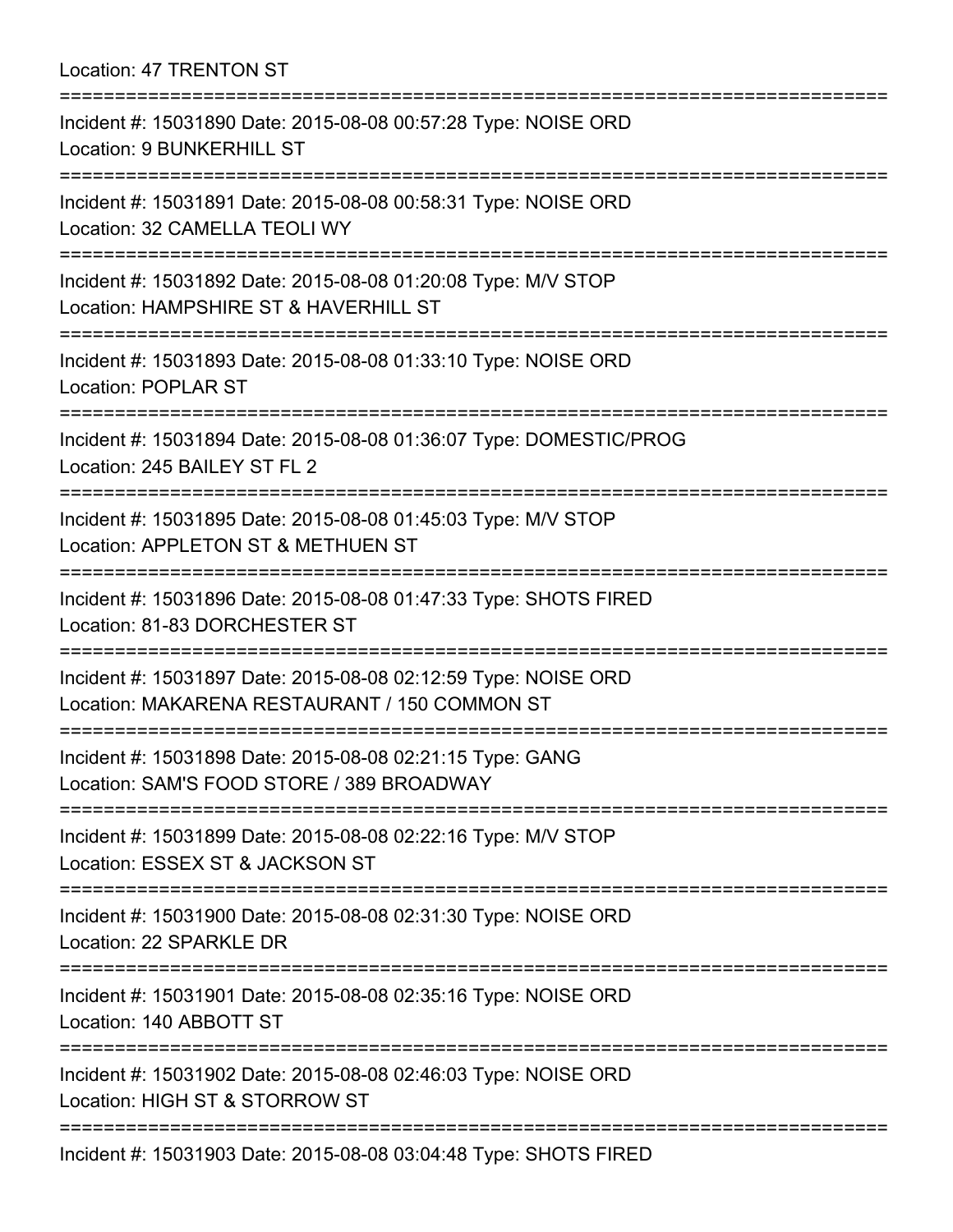=========================================================================== Incident #: 15031904 Date: 2015-08-08 03:18:33 Type: UNWANTEDGUEST Location: 162 FRANKLIN ST =========================================================================== Incident #: 15031905 Date: 2015-08-08 03:19:35 Type: DISTURBANCE Location: 260 E HAVERHILL ST #14 =========================================================================== Incident #: 15031906 Date: 2015-08-08 03:33:59 Type: SUICIDE ATTEMPT Location: 107 MARGIN ST #1 =========================================================================== Incident #: 15031907 Date: 2015-08-08 03:38:35 Type: M/V STOP Location: COMMON ST & JACKSON ST =========================================================================== Incident #: 15031908 Date: 2015-08-08 03:42:12 Type: SHOTS FIRED Location: 38 CEDAR ST =========================================================================== Incident #: 15031909 Date: 2015-08-08 03:55:03 Type: ALARMS Location: AMABLE SUPERMARKET / 304 JACKSON ST =========================================================================== Incident #: 15031910 Date: 2015-08-08 04:03:41 Type: DISORDERLY Location: 310 LAWRENCE ST FL 2 =========================================================================== Incident #: 15031911 Date: 2015-08-08 04:10:59 Type: DISORDERLY Location: 42 STORROW ST =========================================================================== Incident #: 15031912 Date: 2015-08-08 04:13:25 Type: DISTURBANCE Location: DENNYS / 160 WINTHROP AV =========================================================================== Incident #: 15031913 Date: 2015-08-08 04:29:14 Type: B&E/PROG Location: 317 S BROADWAY FL 2 =========================================================================== Incident #: 15031914 Date: 2015-08-08 04:32:33 Type: ALARM OF FIRE Location: 86 JAMAICA ST =========================================================================== Incident #: 15031915 Date: 2015-08-08 04:44:36 Type: SUS PERS/MV Location: 102 AUBURN ST =========================================================================== Incident #: 15031916 Date: 2015-08-08 04:50:13 Type: ALARMS Location: FRIAS AUTO / 316 BROADWAY =========================================================================== Incident #: 15031917 Date: 2015-08-08 05:40:56 Type: TRESPASSING

Location: MARY IMMAC. RESIDENTIAL COMM / 189 MAPLE ST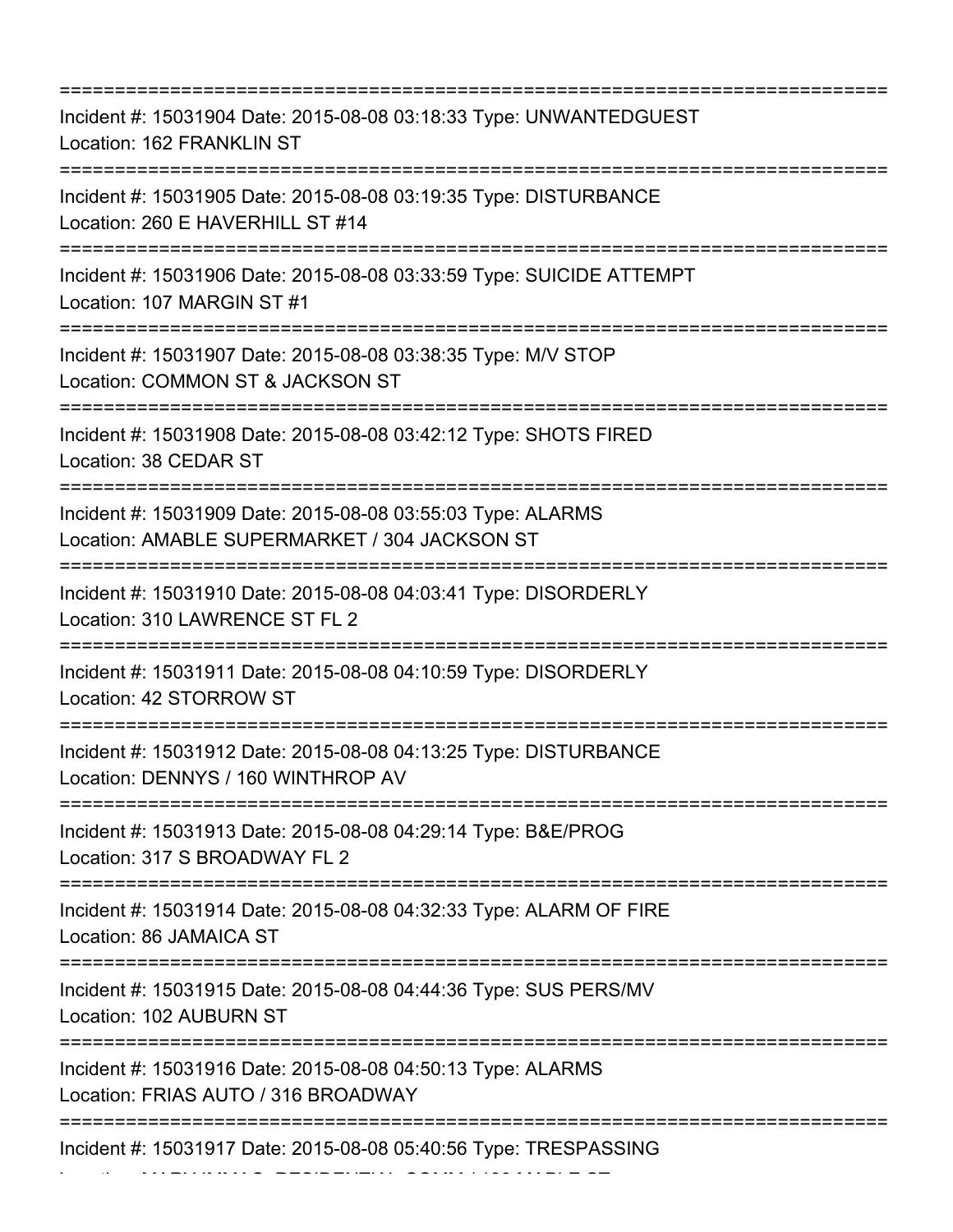| =========================                                                                                                       |
|---------------------------------------------------------------------------------------------------------------------------------|
| Incident #: 15031918 Date: 2015-08-08 06:39:57 Type: ALARMS<br>Location: DUA CALLING CENTER / 360 MERRIMACK ST                  |
| Incident #: 15031919 Date: 2015-08-08 06:49:28 Type: TRESPASSING<br>Location: 193 MAPLE ST                                      |
| Incident #: 15031920 Date: 2015-08-08 07:26:31 Type: MV/BLOCKING<br>Location: 24 CHARDON ST<br>------------------------------   |
| Incident #: 15031921 Date: 2015-08-08 07:44:59 Type: M/V STOP<br>Location: LYNN ST & S UNION ST                                 |
| Incident #: 15031922 Date: 2015-08-08 07:45:35 Type: M/V STOP<br>Location: BROADWAY & ESSEX ST                                  |
| Incident #: 15031923 Date: 2015-08-08 07:48:08 Type: M/V STOP<br>Location: 439 S UNION ST                                       |
| Incident #: 15031924 Date: 2015-08-08 07:53:55 Type: M/V STOP<br>Location: 439 S UNION ST<br>===============================    |
| Incident #: 15031925 Date: 2015-08-08 07:56:17 Type: M/V STOP<br>Location: BROADWAY & PARK ST                                   |
| Incident #: 15031926 Date: 2015-08-08 07:59:01 Type: M/V STOP<br>Location: BROADWAY & PARK ST<br>============================== |
| Incident #: 15031927 Date: 2015-08-08 08:02:01 Type: M/V STOP<br>Location: BROADWAY & PARK ST                                   |
| Incident #: 15031928 Date: 2015-08-08 08:07:44 Type: M/V STOP<br>Location: ANDOVER ST & S BROADWAY                              |
| Incident #: 15031929 Date: 2015-08-08 08:49:24 Type: ALARMS<br>Location: CLADDAGH PUB / 399 CANAL ST                            |
| Incident #: 15031930 Date: 2015-08-08 08:51:29 Type: ALARMS<br>Location: PSYCHOLOGICAL CENTER / 11 UNION ST                     |
| Incident #: 15031931 Date: 2015-08-08 09:41:30 Type: M/V STOP                                                                   |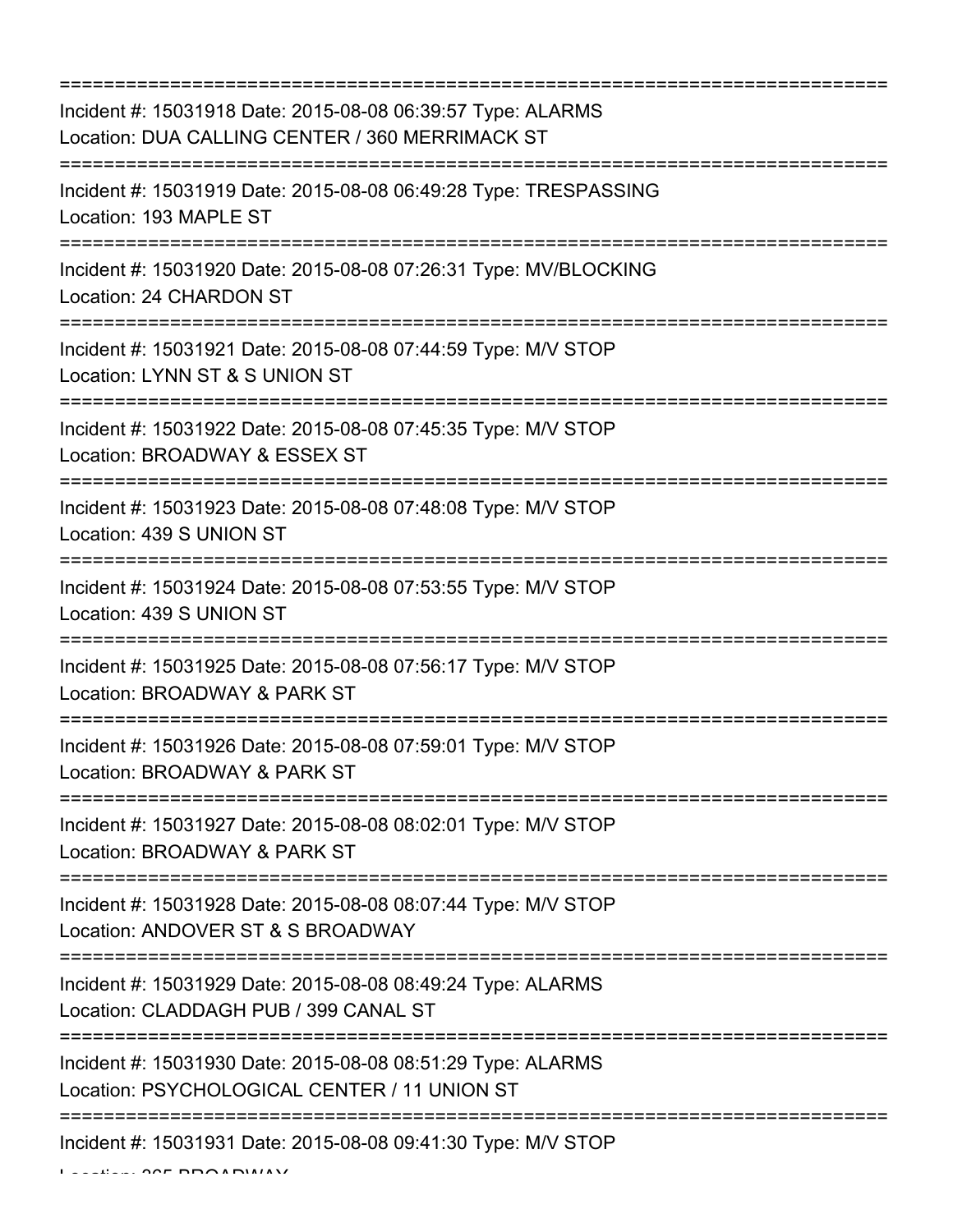| Incident #: 15031932 Date: 2015-08-08 09:56:20 Type: SUS PERS/MV<br>Location: 94 BRADFORD ST                                                                     |
|------------------------------------------------------------------------------------------------------------------------------------------------------------------|
| Incident #: 15031933 Date: 2015-08-08 10:01:49 Type: 911 HANG UP<br><b>Location: 18 FAIRMONT ST</b>                                                              |
| Incident #: 15031934 Date: 2015-08-08 10:15:37 Type: B&E/MV/PAST<br>Location: 202 LAWRENCE ST #1                                                                 |
| Incident #: 15031936 Date: 2015-08-08 10:24:58 Type: CK WELL BEING<br>Location: 386 SALEM ST                                                                     |
| Incident #: 15031935 Date: 2015-08-08 10:26:10 Type: MEDIC SUPPORT<br>Location: CASA NUEVA VIDA / 57 JACKSON ST                                                  |
| Incident #: 15031937 Date: 2015-08-08 10:28:34 Type: 209A/SERVE<br><b>Location: 115 LEXINGTON ST</b>                                                             |
| Incident #: 15031938 Date: 2015-08-08 10:37:03 Type: STOL/MV/PAS<br>Location: 169 SARATOGA ST                                                                    |
| Incident #: 15031939 Date: 2015-08-08 10:47:48 Type: DISTURBANCE<br>Location: ESSEX ST & MARGIN ST                                                               |
| Incident #: 15031940 Date: 2015-08-08 10:52:04 Type: B&E/PROG<br>Location: 53 CEDAR ST                                                                           |
| ----------------------------------<br>======================<br>Incident #: 15031941 Date: 2015-08-08 10:59:53 Type: RECOV/STOL/MV<br>Location: 21 BUNKERHILL ST |
| Incident #: 15031942 Date: 2015-08-08 11:02:35 Type: MV/BLOCKING<br>Location: GIGANTE MEAT MARKET / 139 PARK ST                                                  |
| Incident #: 15031943 Date: 2015-08-08 11:11:13 Type: WARRANT SERVE<br>Location: WARD SIX CLUB / 57 SPRINGFIELD ST                                                |
| Incident #: 15031944 Date: 2015-08-08 11:30:27 Type: ALARM/BURG<br>Location: 300 ESSEX ST                                                                        |
| Incident #: 15031945 Date: 2015-08-08 11:37:44 Type: MAL DAMAGE                                                                                                  |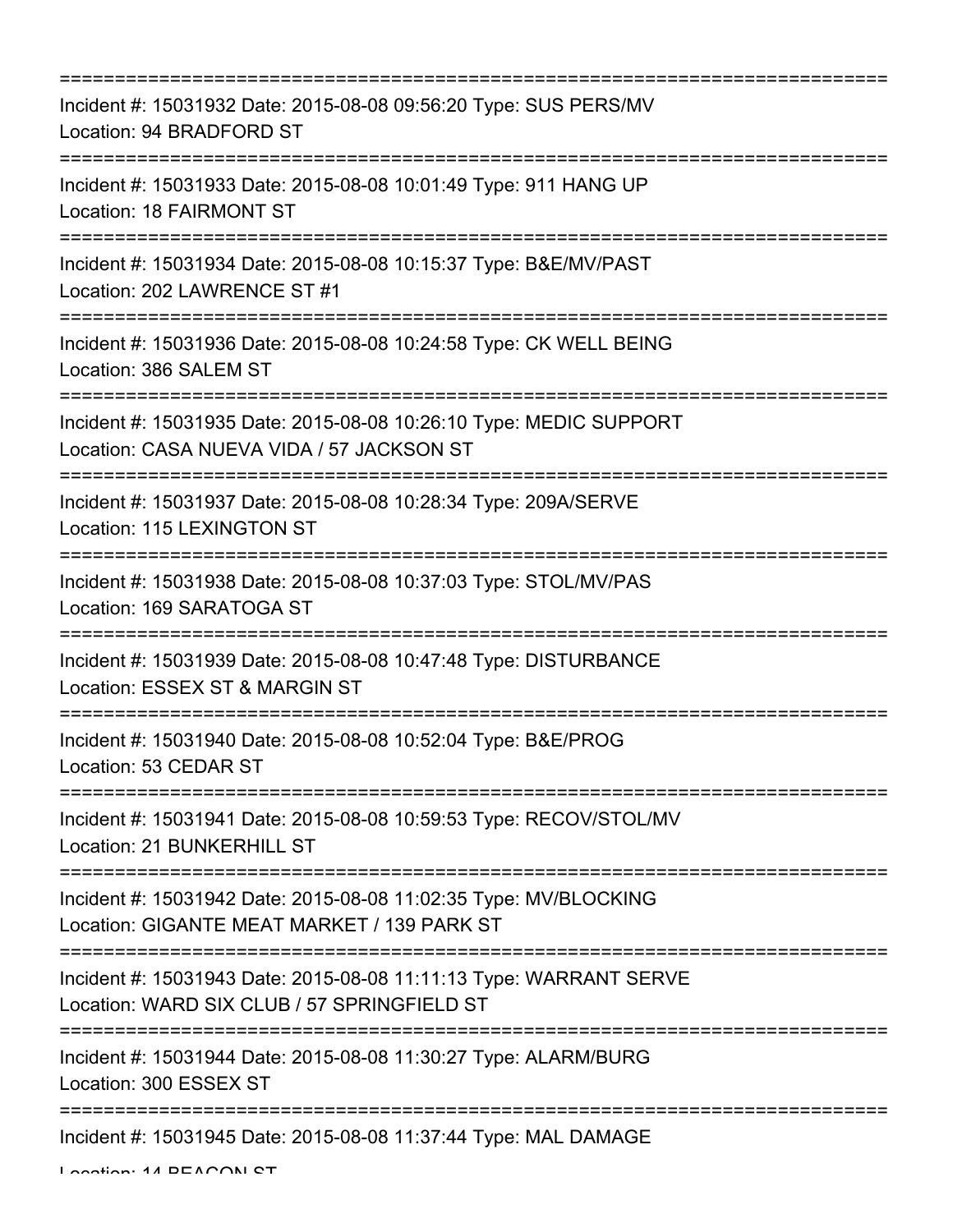| Incident #: 15031946 Date: 2015-08-08 12:01:15 Type: ALARM/BURG<br>Location: 503 HAVERHILL ST #2                                 |
|----------------------------------------------------------------------------------------------------------------------------------|
| Incident #: 15031947 Date: 2015-08-08 12:24:43 Type: MEDIC SUPPORT<br>Location: 109 E HAVERHILL ST #1<br>:====================== |
| Incident #: 15031948 Date: 2015-08-08 12:32:33 Type: TRESPASSING<br>Location: 53 CEDAR ST                                        |
| Incident #: 15031949 Date: 2015-08-08 12:38:56 Type: CK WELL BEING<br>Location: SUPER LIQUORS / 35 S BROADWAY                    |
| Incident #: 15031950 Date: 2015-08-08 12:41:41 Type: NOISE ORD<br>Location: 35 TEXAS AV                                          |
| Incident #: 15031951 Date: 2015-08-08 12:43:29 Type: MAL DAMAGE<br>Location: 297 S UNION ST                                      |
| Incident #: 15031952 Date: 2015-08-08 12:48:57 Type: SUS PERS/MV<br>Location: 94 BRADFORD ST<br>==================               |
| Incident #: 15031953 Date: 2015-08-08 12:52:51 Type: ALARM/BURG<br>Location: PEGASUS HOUSE / 482 LOWELL ST                       |
| Incident #: 15031954 Date: 2015-08-08 13:04:42 Type: NOISE ORD<br>Location: 83 WATER ST                                          |
| Incident #: 15031955 Date: 2015-08-08 13:21:47 Type: ANIMAL COMPL<br>Location: 92 FARLEY ST                                      |
| Incident #: 15031956 Date: 2015-08-08 13:30:42 Type: KEEP PEACE<br>Location: 49 BROOKFIELD ST                                    |
| Incident #: 15031957 Date: 2015-08-08 13:34:49 Type: DISORDERLY<br>Location: COLONIAL RD & EMERALD AV                            |
| Incident #: 15031958 Date: 2015-08-08 13:38:08 Type: ALARM/BURG<br>Location: SMITH AND NEPHEW / 100 GLENN ST                     |
| Incident #: 15031959 Date: 2015-08-08 13:50:57 Type: KEEP PEACE<br>Location: 140 EXCHANGE ST                                     |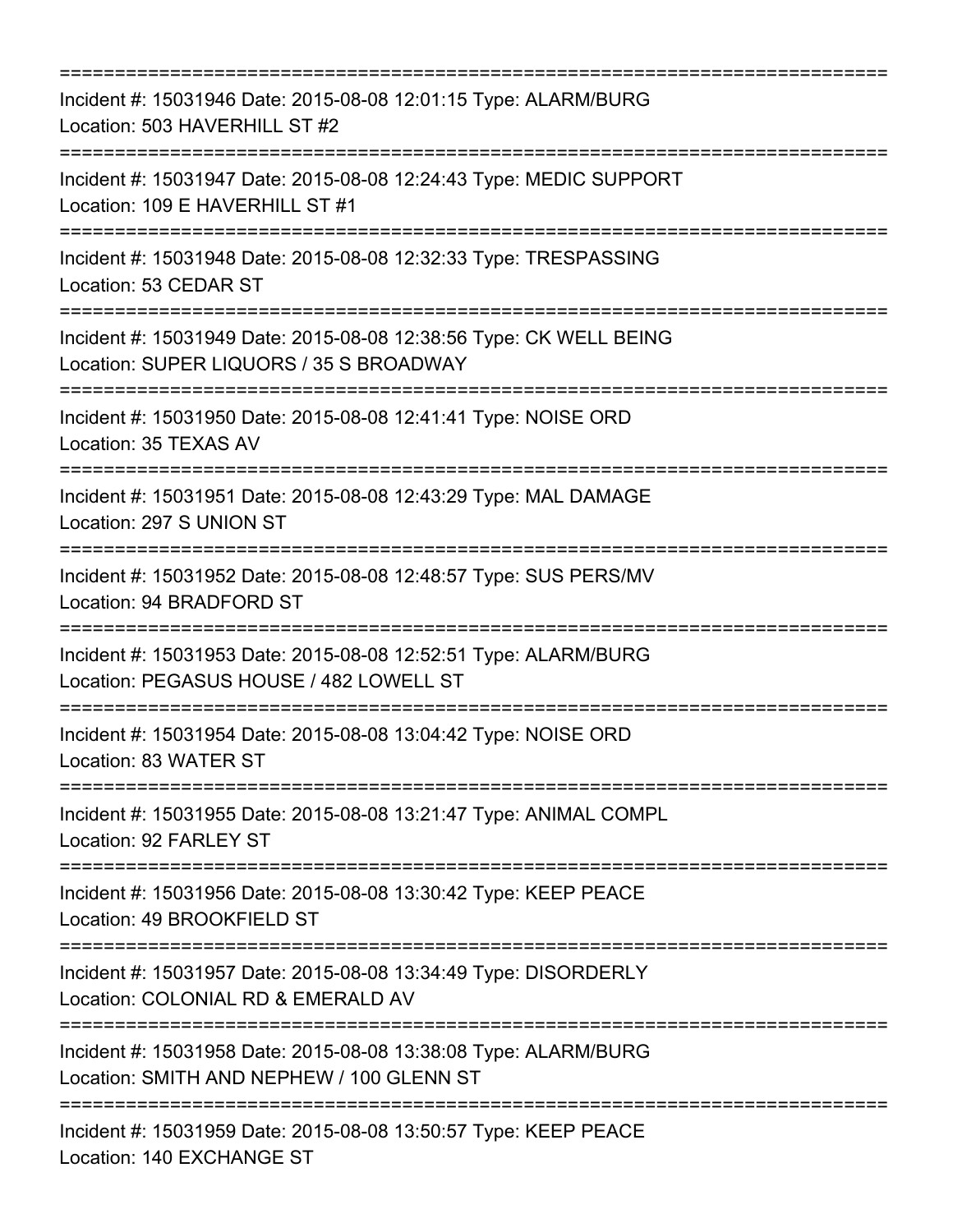Incident #: 15031960 Date: 2015-08-08 13:55:28 Type: DOMESTIC/PROG Location: 306 HOWARD ST FL 2 =========================================================================== Incident #: 15031961 Date: 2015-08-08 14:07:29 Type: NOISE ORD Location: 18 PHILLIPS ST =========================================================================== Incident #: 15031962 Date: 2015-08-08 14:49:43 Type: 209A/SERVE Location: 5 MAGNOLIA ST =========================================================================== Incident #: 15031963 Date: 2015-08-08 15:04:42 Type: WOMAN DOWN Location: SAM'S FOOD STORE / 389 BROADWAY =========================================================================== Incident #: 15031964 Date: 2015-08-08 15:16:32 Type: MEDIC SUPPORT Location: 35 FERRY ST =========================================================================== Incident #: 15031965 Date: 2015-08-08 15:17:35 Type: THREATS Location: 34 BYRON AV =========================================================================== Incident #: 15031966 Date: 2015-08-08 15:31:02 Type: SUS PERS/MV Location: SHOWCASE CINEMA / 6 CHICKERING ST =========================================================================== Incident #: 15031967 Date: 2015-08-08 15:45:36 Type: M/V STOP Location: AMES ST & HUDSON AV =========================================================================== Incident #: 15031968 Date: 2015-08-08 15:55:23 Type: E911 HANGUP Location: GO 1 DOLLAR / 73 WINTHROP AV =========================================================================== Incident #: 15031969 Date: 2015-08-08 15:59:26 Type: ANIMAL COMPL Location: 1 GENERAL ST =========================================================================== Incident #: 15031970 Date: 2015-08-08 16:12:18 Type: AUTO ACC/NO PI Location: 700 ESSEX ST =========================================================================== Incident #: 15031971 Date: 2015-08-08 16:17:26 Type: CK WELL BEING Location: WENDY'S / 99 WINTHROP AV =========================================================================== Incident #: 15031972 Date: 2015-08-08 16:27:59 Type: NOISE ORD Location: 101 HIGH ST ========================= Incident #: 15031973 Date: 2015-08-08 16:31:29 Type: MEDIC SUPPORT Location: 132 SPRINGFIELD ST #2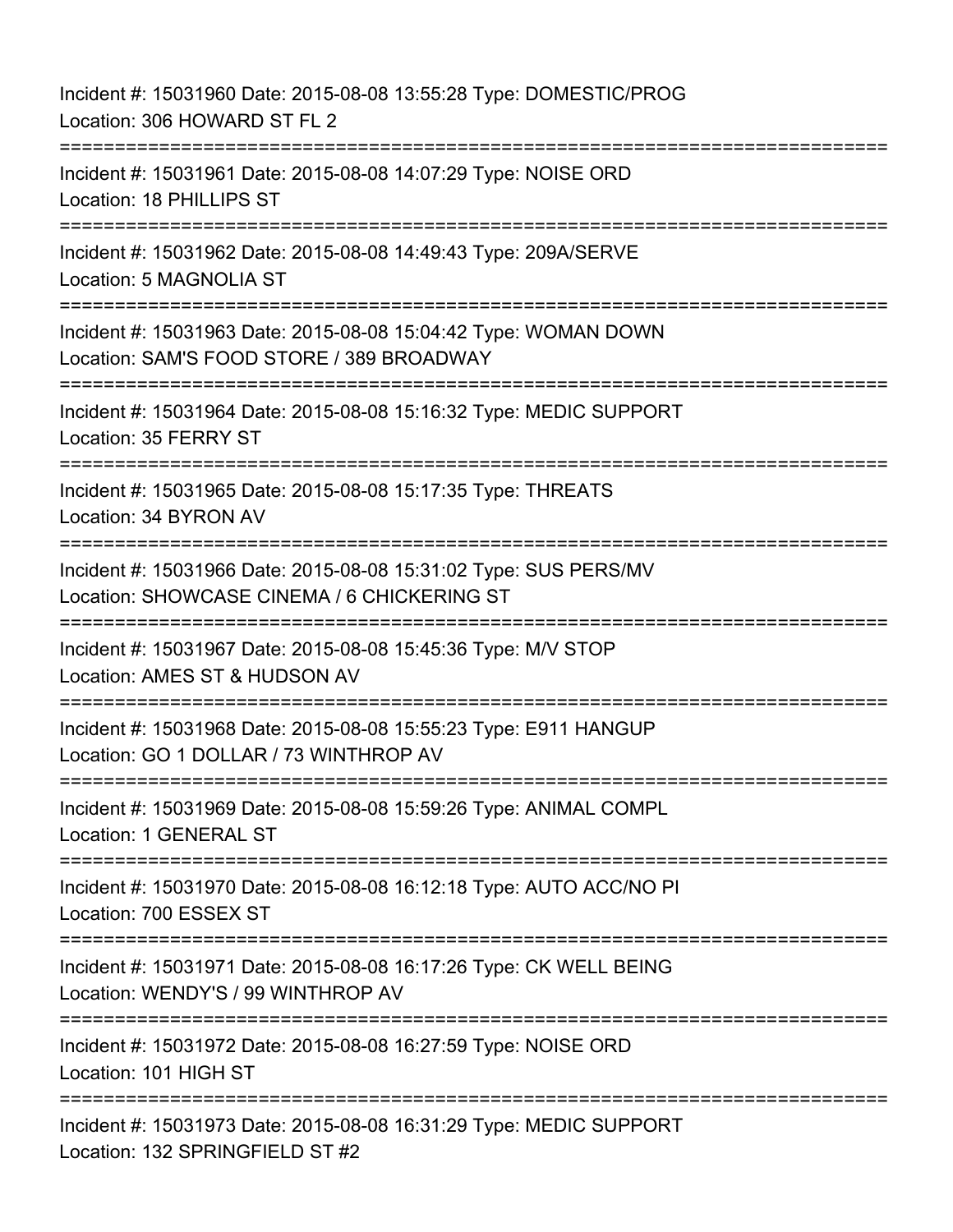Incident #: 15031974 Date: 2015-08-08 16:34:06 Type: KEEP PEACE Location: 349 ESSEX ST =========================================================================== Incident #: 15031975 Date: 2015-08-08 16:34:21 Type: MEDIC SUPPORT Location: 56 CAMBRIDGE ST =========================================================================== Incident #: 15031976 Date: 2015-08-08 16:44:50 Type: CK WELL BEING Location: 11 INMAN ST FL 2ND =========================================================================== Incident #: 15031977 Date: 2015-08-08 16:57:15 Type: GENERAL SERV Location: 305 ERVING AV =========================================================================== Incident #: 15031978 Date: 2015-08-08 17:00:57 Type: KEEP PEACE Location: 349 ESSEX ST =========================================================================== Incident #: 15031979 Date: 2015-08-08 17:07:48 Type: ALARM/BURG Location: 274 SALEM ST =========================================================================== Incident #: 15031980 Date: 2015-08-08 17:20:13 Type: DISABLED MV Location: FOSTER ST & SALEM ST =========================================================================== Incident #: 15031981 Date: 2015-08-08 17:21:26 Type: NOISE ORD Location: CANTON ST & PROSPECT ST ============================= Incident #: 15031982 Date: 2015-08-08 17:21:31 Type: WARRANT SERVE Location: 7 THORNTON AV FL 3 =========================================================================== Incident #: 15031983 Date: 2015-08-08 17:25:05 Type: ASSIST FIRE Location: 14 CEDAR ST =========================================================================== Incident #: 15031984 Date: 2015-08-08 17:29:55 Type: MEDIC SUPPORT Location: 435 BROADWAY #2 =========================================================================== Incident #: 15031985 Date: 2015-08-08 17:33:21 Type: DOMESTIC/PROG Location: 325 WATER ST FL 2 =========================================================================== Incident #: 15031986 Date: 2015-08-08 17:38:48 Type: A&B PAST Location: 126 FRANKLIN ST =========================================================================== Incident #: 15031987 Date: 2015-08-08 17:43:56 Type: WARRANT SERVE Location: 242 BROADWAY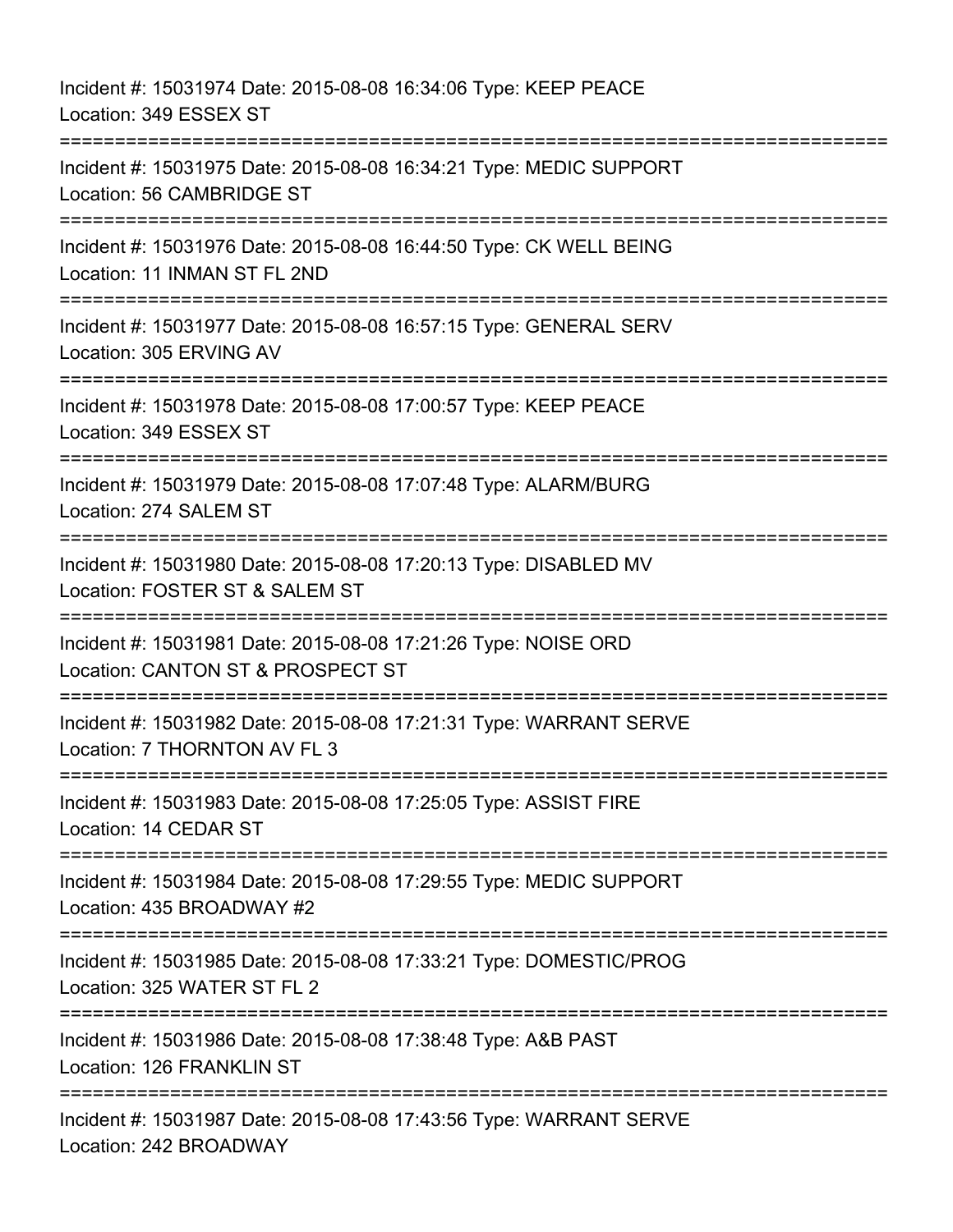Incident #: 15031988 Date: 2015-08-08 18:07:08 Type: CK WELL BEING Location: 479 S BROADWAY =========================================================================== Incident #: 15031989 Date: 2015-08-08 18:16:00 Type: M/V STOP Location: 2 E HAVERHILL ST =========================================================================== Incident #: 15031990 Date: 2015-08-08 18:16:36 Type: M/V STOP Location: 238 WATER ST =========================================================================== Incident #: 15031991 Date: 2015-08-08 18:23:24 Type: M/V STOP Location: GARDEN ST & NEWBURY ST =========================================================================== Incident #: 15031992 Date: 2015-08-08 18:26:57 Type: M/V STOP Location: JACKSON ST & PARK ST =========================================================================== Incident #: 15031993 Date: 2015-08-08 18:32:40 Type: ASSSIT OTHER PD Location: DARTMOUTH ST =========================================================================== Incident #: 15031994 Date: 2015-08-08 18:57:40 Type: M/V STOP Location: GREENFIELD ST & LORING ST =========================================================================== Incident #: 15031995 Date: 2015-08-08 19:02:11 Type: UNKNOWN PROB Location: 14 LEXINGTON ST =========================================================================== Incident #: 15031996 Date: 2015-08-08 19:03:13 Type: 209A/VIOLATION Location: 27 MARLBORO ST =========================================================================== Incident #: 15031997 Date: 2015-08-08 19:13:43 Type: AUTO ACC/NO PI Location: CROSS ST & MANCHESTER ST =========================================================================== Incident #: 15031998 Date: 2015-08-08 19:16:24 Type: FIGHT Location: 1 GENERAL ST =========================================================================== Incident #: 15031999 Date: 2015-08-08 19:27:47 Type: NOISE ORD Location: 297 HIGH ST =========================================================================== Incident #: 15032000 Date: 2015-08-08 19:28:08 Type: STOL/MV/PAS Location: 11 ALBION ST =========================================================================== Incident #: 15032001 Date: 2015-08-08 19:31:34 Type: NOISE ORD Location: 11 BUTLER ST

===========================================================================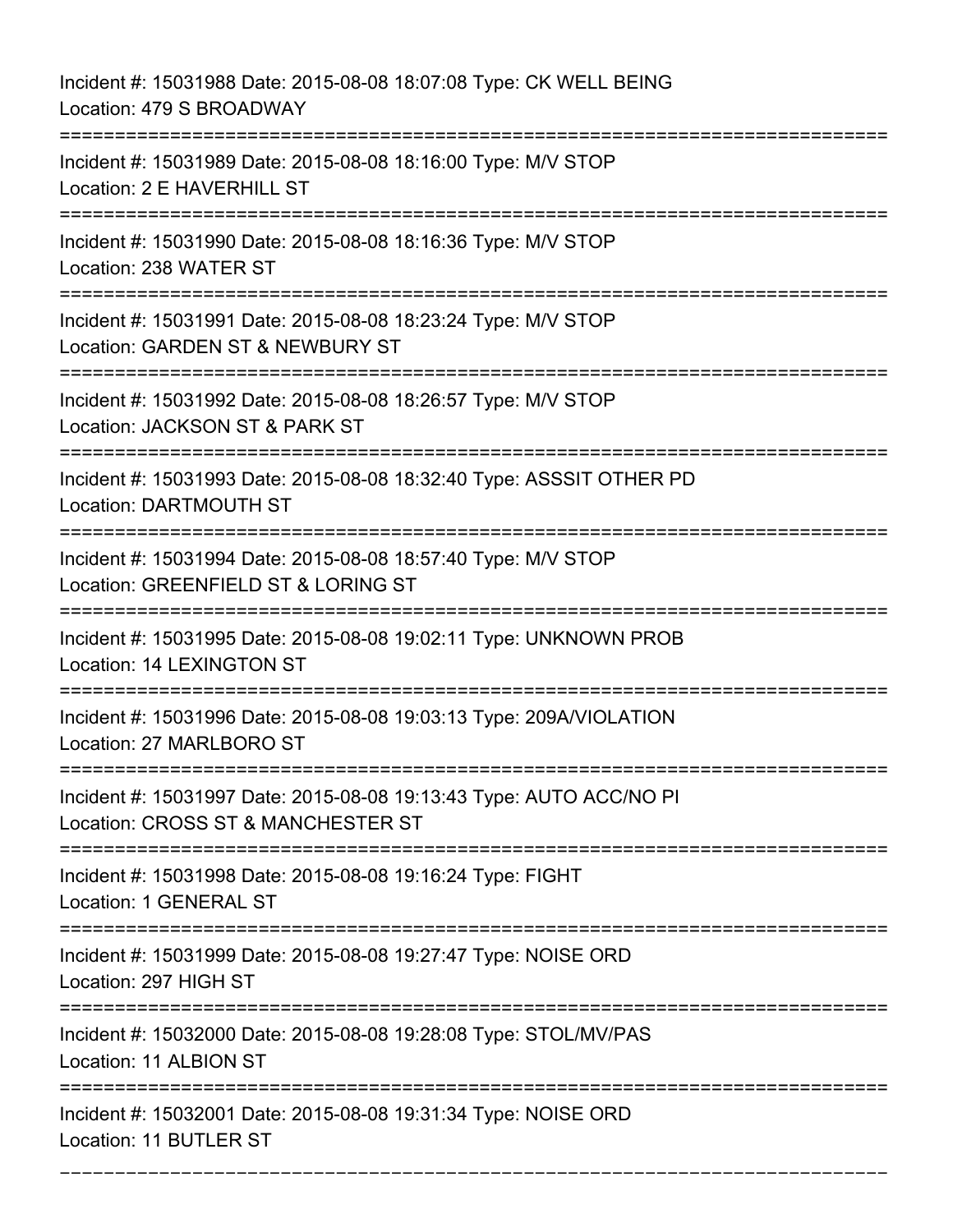| Incident #: 15032002 Date: 2015-08-08 19:33:52 Type: NOISE ORD<br><b>Location: KENT ST</b>                     |
|----------------------------------------------------------------------------------------------------------------|
| Incident #: 15032003 Date: 2015-08-08 19:34:33 Type: NOISE ORD<br>Location: 134 EXETER ST                      |
| Incident #: 15032004 Date: 2015-08-08 19:46:13 Type: NOISE ORD<br>Location: 396 LOWELL ST                      |
| Incident #: 15032005 Date: 2015-08-08 19:47:43 Type: CK WELL BEING<br>Location: 479 S BROADWAY #26             |
| Incident #: 15032006 Date: 2015-08-08 19:58:52 Type: M/V STOP<br>Location: HAVERHILL ST & WHITE ST             |
| Incident #: 15032007 Date: 2015-08-08 20:02:28 Type: NOISE ORD<br>Location: 98 CAMBRIDGE ST                    |
| Incident #: 15032008 Date: 2015-08-08 20:09:04 Type: M/V STOP<br>Location: LOWELL ST & MILTON ST               |
| Incident #: 15032009 Date: 2015-08-08 20:09:23 Type: UNWANTEDGUEST<br>Location: 1 GENERAL ST<br>============== |
| Incident #: 15032010 Date: 2015-08-08 20:19:22 Type: M/V STOP<br>Location: BRADFORD ST & WEST ST               |
| Incident #: 15032011 Date: 2015-08-08 20:20:07 Type: NOISE ORD<br>Location: 144 BUTLER ST                      |
| Incident #: 15032012 Date: 2015-08-08 20:24:31 Type: DISTURBANCE<br>Location: 306 HOWARD ST                    |
| Incident #: 15032013 Date: 2015-08-08 20:25:58 Type: NOISE ORD<br>Location: 61 HIGH ST                         |
| Incident #: 15032014 Date: 2015-08-08 20:28:55 Type: LOUD NOISE<br>Location: 112 CHESTER ST                    |
| Incident #: 15032016 Date: 2015-08-08 20:31:32 Type: NOISE ORD<br>Location: 136 WILLOW ST                      |
|                                                                                                                |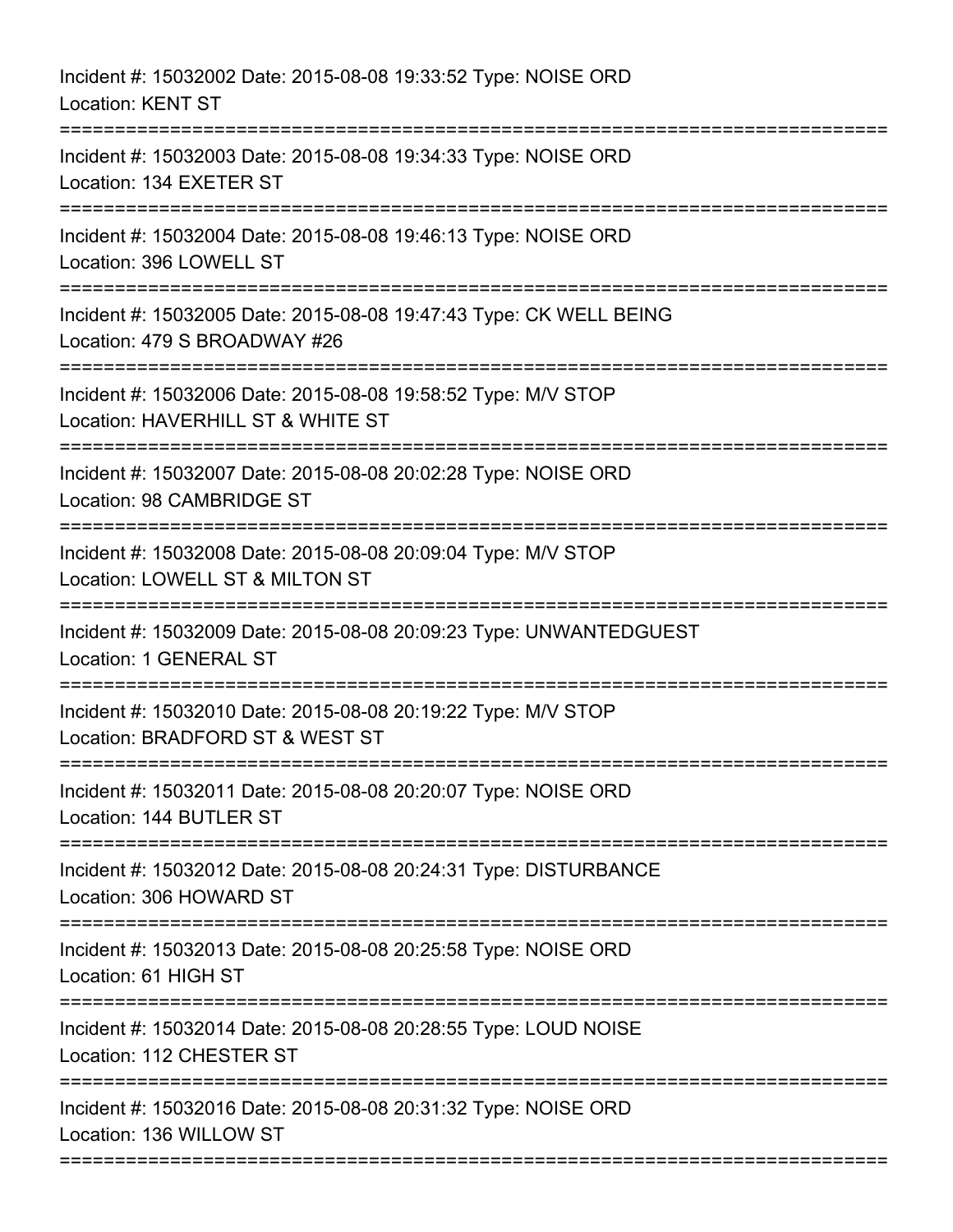| Incident #: 15032015 Date: 2015-08-08 20:34:33 Type: NOISE ORD<br>Location: 12 MONTGOMERY ST                                |
|-----------------------------------------------------------------------------------------------------------------------------|
| Incident #: 15032017 Date: 2015-08-08 20:38:42 Type: NOISE ORD<br>Location: ALLSTON ST & HIGH ST                            |
| Incident #: 15032018 Date: 2015-08-08 20:49:43 Type: AUTO ACC/NO PI<br>Location: 357 JACKSON ST<br>======================== |
| Incident #: 15032019 Date: 2015-08-08 21:16:49 Type: NOISE ORD<br>Location: 40 SARATOGA ST                                  |
| Incident #: 15032020 Date: 2015-08-08 21:19:44 Type: NOISE ORD<br>Location: 120 EVERETT ST                                  |
| Incident #: 15032021 Date: 2015-08-08 21:21:12 Type: TRESPASSING<br>Location: 177 EXCHANGE ST                               |
| Incident #: 15032022 Date: 2015-08-08 21:23:08 Type: UNKNOWN PROB<br>Location: 235 S UNION ST<br>======================     |
| Incident #: 15032023 Date: 2015-08-08 21:29:24 Type: GENERAL SERV<br>Location: 266 PROSPECT ST                              |
| Incident #: 15032024 Date: 2015-08-08 21:32:18 Type: NOISE ORD<br>Location: 570 S UNION ST                                  |
| Incident #: 15032025 Date: 2015-08-08 21:40:14 Type: NOISE ORD<br>Location: 77 TREMONT ST                                   |
| Incident #: 15032026 Date: 2015-08-08 21:46:17 Type: MEDIC SUPPORT<br>Location: 49 PEARL ST FL 1                            |
| Incident #: 15032027 Date: 2015-08-08 21:54:52 Type: NOISE ORD<br>Location: 48 TEWKSBURY ST                                 |
| Incident #: 15032028 Date: 2015-08-08 21:59:21 Type: NOISE ORD<br>Location: 77 CROSS ST                                     |
| Incident #: 15032029 Date: 2015-08-08 22:01:16 Type: NOISE ORD<br>Location: 35 RESERVOIR ST                                 |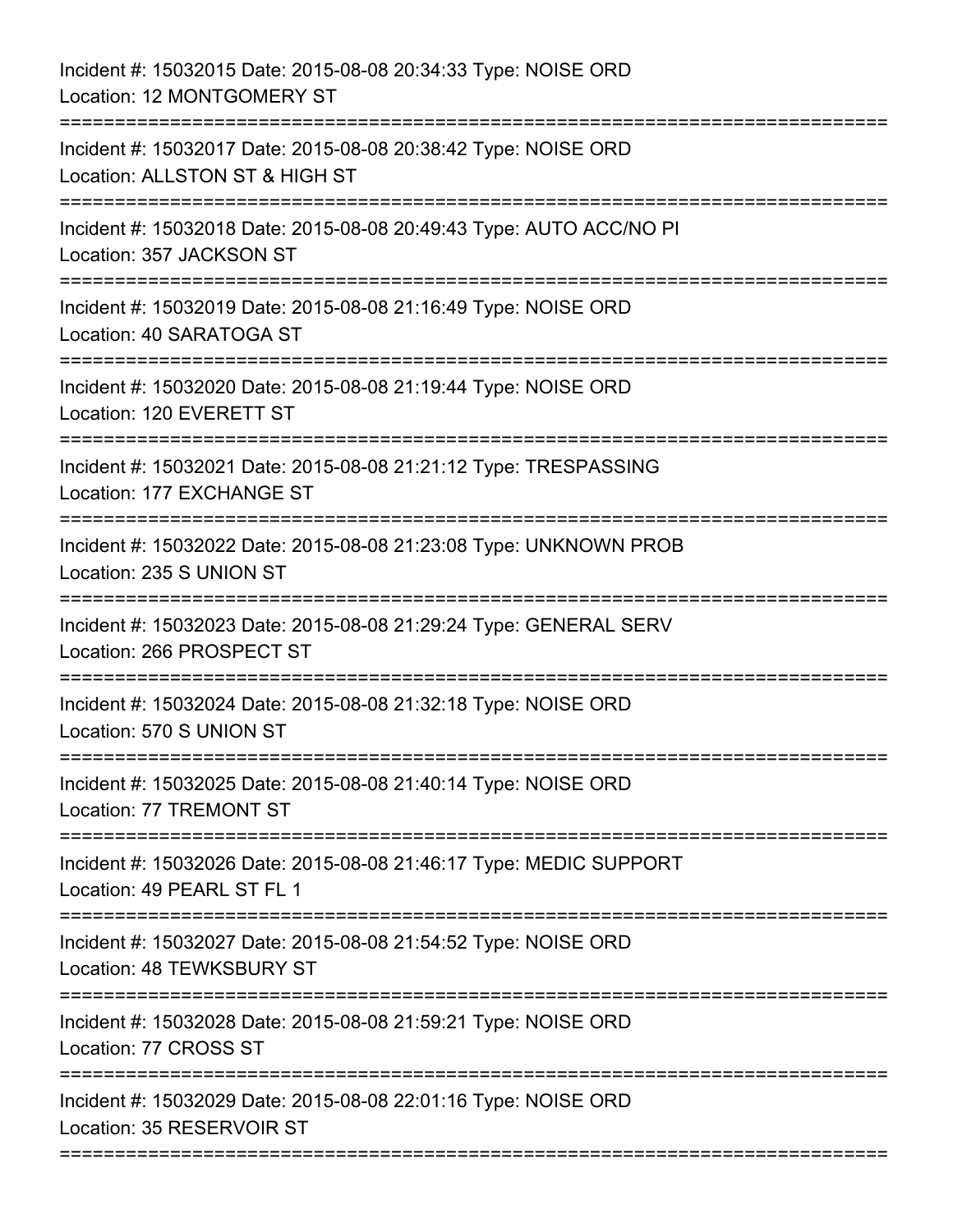Location: 40 ANDOVER ST

| Incident #: 15032043 Date: 2015-08-08 22:51:02 Type: NOISE ORD<br>Location: 155 PROSPECT ST<br>:==============                 |
|--------------------------------------------------------------------------------------------------------------------------------|
| Incident #: 15032042 Date: 2015-08-08 22:50:27 Type: NOISE ORD<br>Location: 7 PACKARD ST                                       |
| Incident #: 15032041 Date: 2015-08-08 22:49:39 Type: NOISE ORD<br>Location: 503 LOWELL ST                                      |
| Incident #: 15032040 Date: 2015-08-08 22:46:22 Type: B&E/PAST<br>Location: 5 BRADFORD PL #2R                                   |
| Incident #: 15032039 Date: 2015-08-08 22:44:08 Type: NOISE ORD<br>Location: 144 BUTLER ST                                      |
| Incident #: 15032038 Date: 2015-08-08 22:38:13 Type: NOISE ORD<br>Location: 29 AVON ST                                         |
| Incident #: 15032037 Date: 2015-08-08 22:34:49 Type: SUS PERS/MV<br>Location: SEVEN ELEVEN / 99 HAMPSHIRE ST                   |
| Incident #: 15032036 Date: 2015-08-08 22:30:46 Type: M/V STOP<br>Location: APPLETON ST & METHUEN ST                            |
| Incident #: 15032035 Date: 2015-08-08 22:26:26 Type: NOISE ORD<br>Location: 45 BENNINGTON ST                                   |
| Incident #: 15032034 Date: 2015-08-08 22:25:32 Type: NOISE ORD<br>Location: BUTLER ST & WARREN ST\                             |
| Incident #: 15032033 Date: 2015-08-08 22:23:48 Type: NOISE ORD<br>Location: 305 WATER ST                                       |
| Incident #: 15032032 Date: 2015-08-08 22:15:00 Type: NOISE ORD<br>Location: BRUCE ST & THORNDIKE ST<br>;====================== |
| Incident #: 15032031 Date: 2015-08-08 22:09:34 Type: A&B PAST<br>Location: 47 CEDAR ST                                         |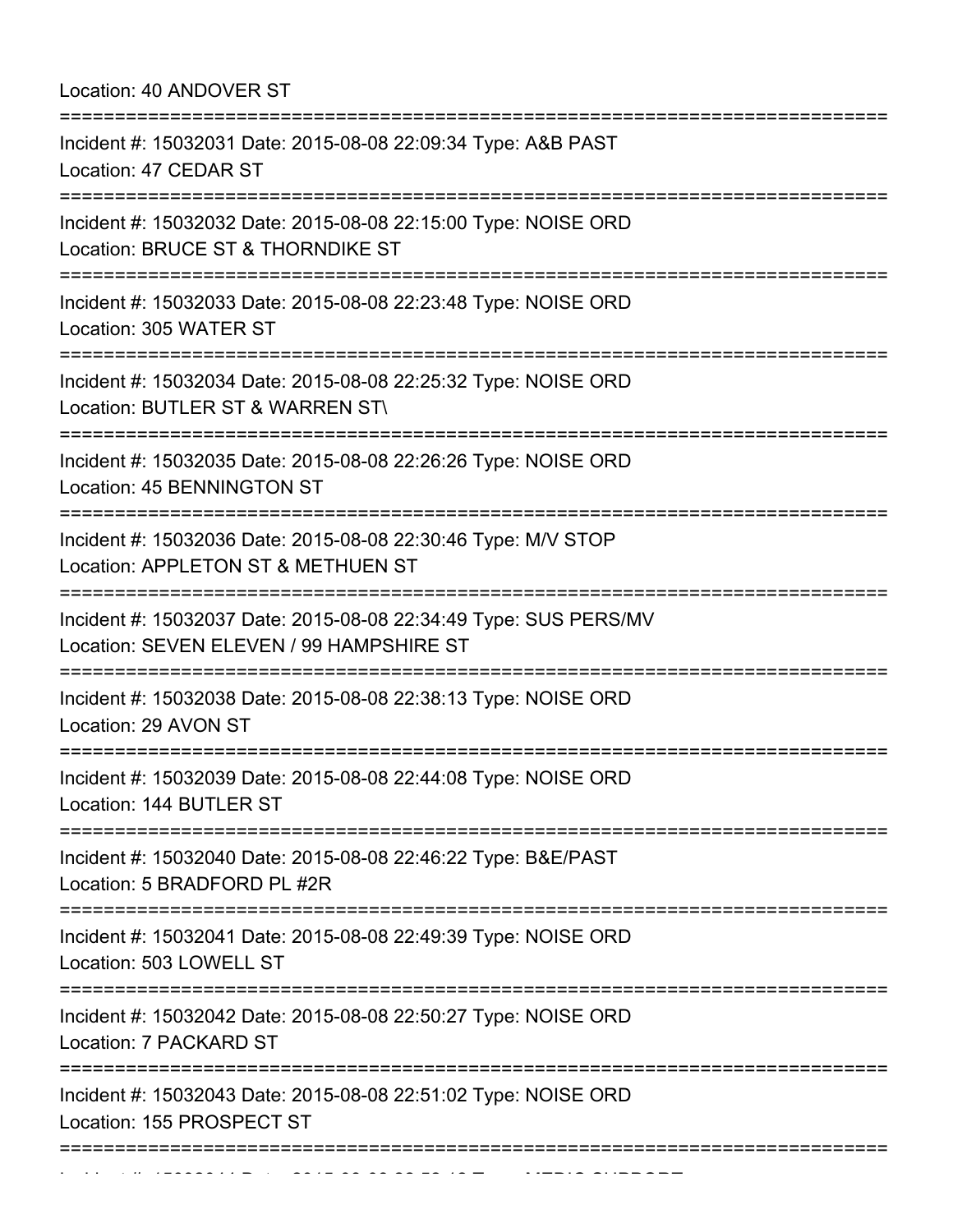Location: 29 WHITMAN ST FL 2

=========================================================================== Incident #: 15032045 Date: 2015-08-08 22:53:49 Type: E911 HANGUP Location: POLLO TIPICO / 190 LAWRENCE ST =========================================================================== Incident #: 15032046 Date: 2015-08-08 22:59:22 Type: NOISE ORD Location: 58 ARLINGTON ST =========================================================================== Incident #: 15032047 Date: 2015-08-08 23:06:04 Type: NOISE ORD Location: 570 S UNION ST =========================================================================== Incident #: 15032048 Date: 2015-08-08 23:09:00 Type: NOISE ORD Location: 44 THORNDIKE ST =========================================================================== Incident #: 15032049 Date: 2015-08-08 23:13:48 Type: NOISE ORD Location: 35 RESERVOIR ST =========================================================================== Incident #: 15032050 Date: 2015-08-08 23:14:31 Type: MAN DOWN Location: 155 LAWRENCE ST =========================================================================== Incident #: 15032051 Date: 2015-08-08 23:24:21 Type: DISTURBANCE Location: 175 ABBOTT ST #2 =========================================================================== Incident #: 15032052 Date: 2015-08-08 23:26:29 Type: NOISE ORD Location: 55 SAUNDERS ST =========================================================================== Incident #: 15032053 Date: 2015-08-08 23:26:33 Type: DISTURBANCE Location: T&S CLUB / 416 PARK ST =========================================================================== Incident #: 15032054 Date: 2015-08-08 23:29:50 Type: ALARMS Location: SUPER LIQUORS / 35 S BROADWAY =========================================================================== Incident #: 15032055 Date: 2015-08-08 23:35:18 Type: M/V STOP Location: S BROADWAY & SHATTUCK ST =========================================================================== Incident #: 15032056 Date: 2015-08-08 23:38:28 Type: NOISE ORD Location: ANDOVER ST & TEWKSBURY ST =========================================================================== Incident #: 15032057 Date: 2015-08-08 23:40:39 Type: NOISE ORD Location: 25 BROMEIFLD ST ===========================================================================